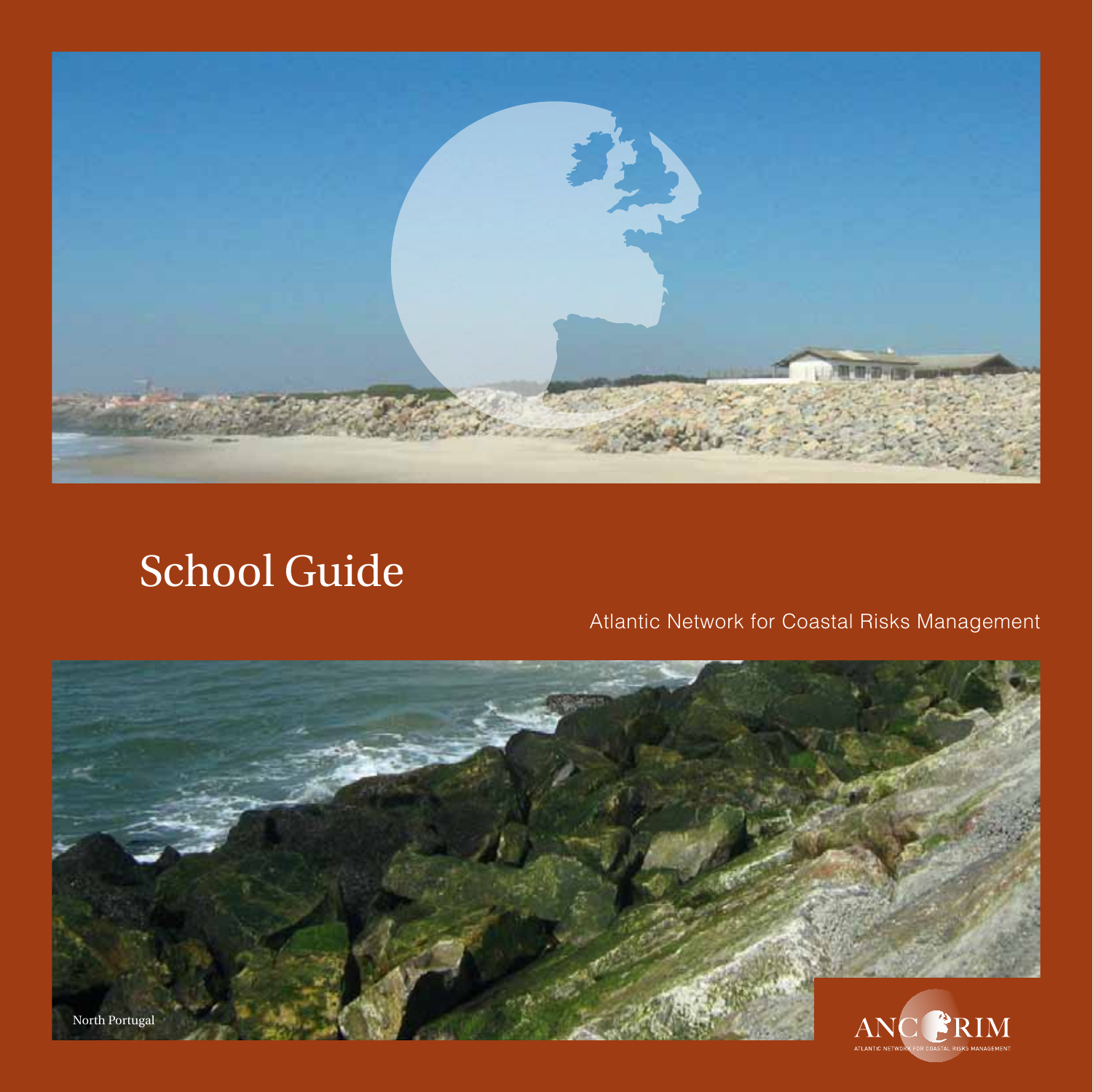# **CONTENTS**

| <b>INTRODUCTION</b>                                                                 |    |
|-------------------------------------------------------------------------------------|----|
| 1 - THE EUROPEAN ATLANTIC COAST : A VERY SPECIAL ENVIRONMENT                        | 4  |
| <b>2 - DEFINITION OF COASTAL RISK</b>                                               | 4  |
| 3 - WICH HAZARDS ALONG THE ATLANTIC COAST?                                          | 5  |
| <b>4 - SENSIVITY OF OUR COASTAL AREAS</b>                                           | 6  |
| 5 - EXPOSURE OF GOODS AND STAKES TO RISK                                            | 9  |
| 6 - NATURAL RESILIENCE AND RECOVERY CAPACITY                                        | 9  |
| 7 - POTENTIAL SOLUTIONS TO IMPROVE COASTAL RISK PREVENTION<br><b>AND MANAGEMENT</b> | 10 |
| 8 - BIBLIOGRAPHY                                                                    | 10 |

# **INTRODUCTION**

This guide is aimed at pupils to promote a better knowledge and awareness of coastal risks, in the framework of school teaching.

This document is part of an information kit on coastal risks. It can be used alone, or together with the User guide in order to customize

the General guide and adapt the content to the local area where pupils live. Thus, it can be used as a support for a participatory initiative, with the active involvement of pupils, so that they develop a better understanding of where they live and of the complexity of coastal risk issues.

The document is part of the ANCORIM (Atlantic Network for Coastal Risk Management) – Interreg IVB «Atlantic Area» project (URL http://ancorim. aquitaine. fr) cofunded by the European Regional Development Fund (ERDF).

The Ancorim project's objective is helping to prevent and manage coastal risks affecting the European Atlantic coast.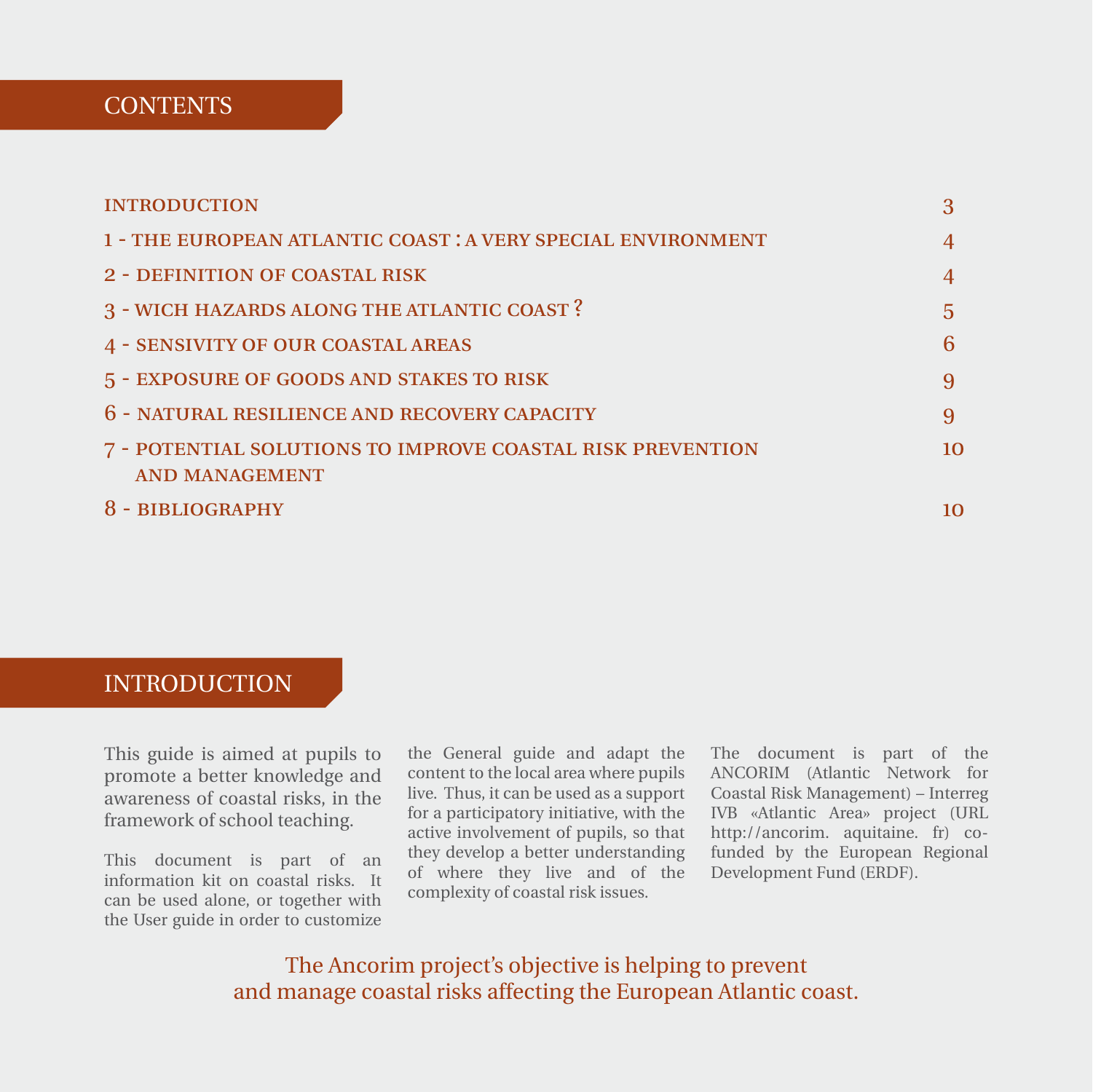The coastal areas are constantly changing due to the interaction between sea and coast. The waves and the wind are probably the most important elements,

#### **Characteristics of the European Atlantic coastal area:**

- Oceanic climate: this region features mild winters and cool summers and the predominance of westerly winds and moderate rain throughout the year.
- Different landscapes: this coastline is comprised of a heterogeneous landscape with cliffs, rocky capes, narrow

since they generate erosion and sediment dynamics.

The european atlantic area is made up of 33 regions of spain, france, ireland, portugal and the united kingdom, covering a coastline of 2,500 km, where 70 million inhabitants live.

estuaries, long sandy beaches, sheltered bays and vast marshes, as well as large estuaries, mainly formed at the mouths of rivers of great importance.

• Biodiversity: in the coastal zone there exists varied, dynamic and rich habitats with many species. Its fauna includes a high number of migratory birds. We also find abundant sea life in its waters.

Throughout the year, the Gulf Stream moves a great mass of warm water and a rich nutrient supply from the Caribbean to the west coast of Europe. These conditions

ters, that feed a high range of sea organisms (plankton, crustaceans, bivalve molluscs and fish). They are also the primary food of many sea birds and mammals in these regions.



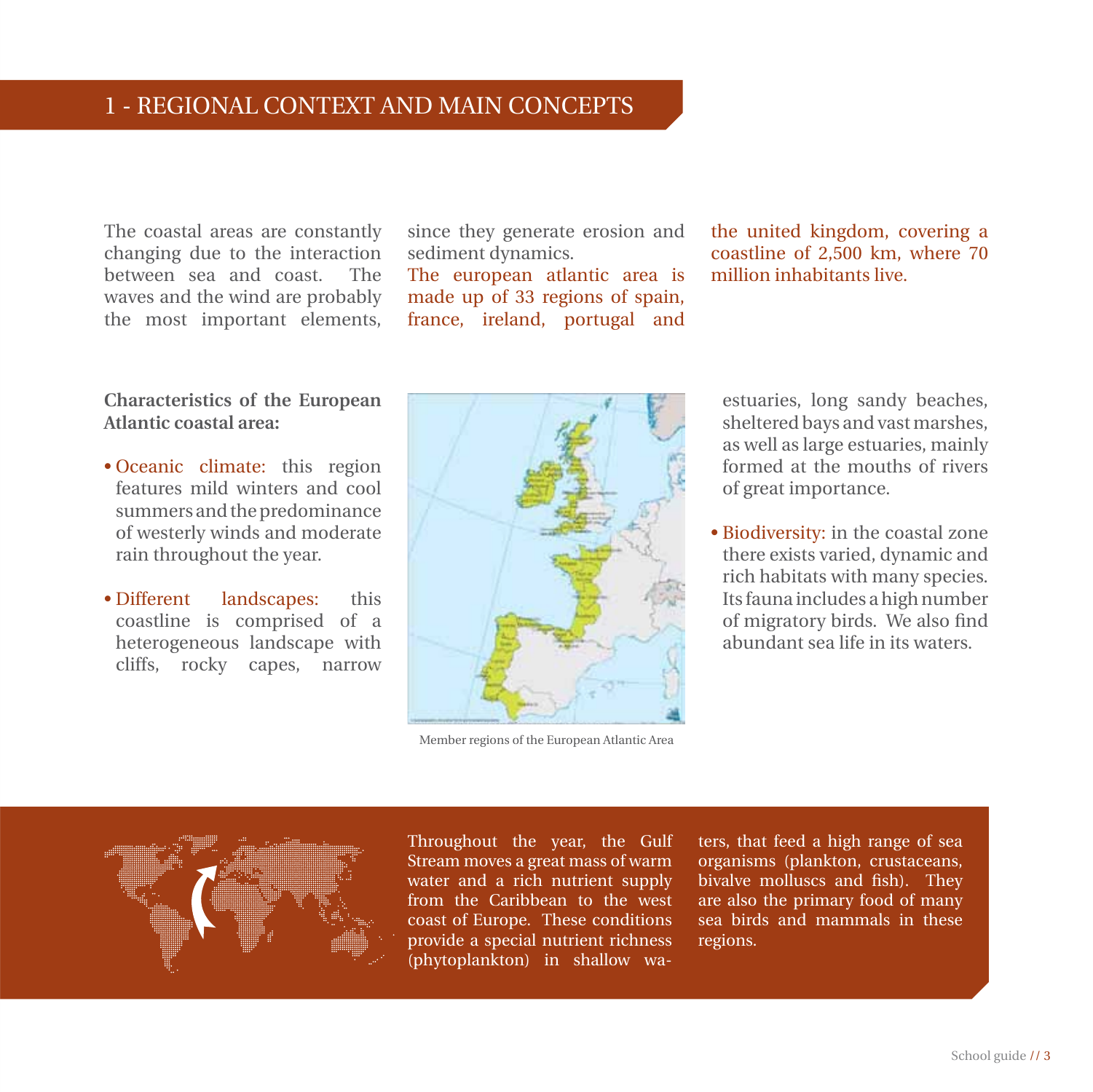• Human presence: nowadays, the landscape of the European Atlantic coast is mainly a farming landscape, with some heavily built-up areas. As a result, the remaining natural and seminatural habitats are nowadays<br>scattered among artificial scattered landscapes in a fragmented way.

**About 16% of Europe's population lives in coastal areas,** and this is steadily increasing. Economic activities located in and dependant on coastal areas have increased in recent decades (leisure and tourism activities, aquaculture and fishing, urbanization and related economic activities, etc. ).

• Coasts typology: there are several ways of classifying coasts

| <b>ERODING</b><br><b>COASTS</b>                        | <b>CLIFFS, PLATFORMS AND ROCK FORMATIONS</b><br>Types: eroding cliffs (unstable), with a terraced appearance; stable cliffs and dead cliffs (the ones<br>out of the reach of the sea). The cliffs can be unstable due to phenomena in their bases caused<br>by the sea, by the impact of the waves or by land processes (wind, rain, infiltrations, salinity). |
|--------------------------------------------------------|----------------------------------------------------------------------------------------------------------------------------------------------------------------------------------------------------------------------------------------------------------------------------------------------------------------------------------------------------------------|
|                                                        | <b>CAPES AND BAYS</b><br>These are highly characteristic of the European Atlantic coast due in large measure to geological<br>formations lying at right angles to the coast.                                                                                                                                                                                   |
| <b>SEDIMENTARY</b><br><b>OR SANDY</b><br><b>COASTS</b> | <b>BEACHES</b><br>They are normally made of sand, with a soft slope and a sandy ridge on its top, even though some of<br>them are craggy and made with pebbles. Some other sand formations have more irregular shapes,<br>with spreading sandy bars extending out to sea or joining a continental area together with an island.                                |
|                                                        | <b>DUNES</b><br>They are sand reserves, and they allow beaches to feed from them when the latter lose sediments<br>due to the action of the waves. They offer a variety of landscapes, biodiversity and contribute to the<br>conservation of beaches. They may also protect inland areas from sea flooding.                                                    |
| <b>COASTAL</b>                                         | They are wet areas that are created when salt and fresh water mix in areas quite protected from                                                                                                                                                                                                                                                                |
| <b>MARSHES</b>                                         | swell. They can be highly beneficial since they can stop river floods as well as sea flooding and<br>retain much sediment. These areas are natural barriers. They reduce water speed and force<br>during sea and river storms. They also filter river water, so they prevent the modification of sea<br>water quality. They are really rich ecosystems.        |

Most regions along the European Atlantic coast have examples of full variety of coastal areas described.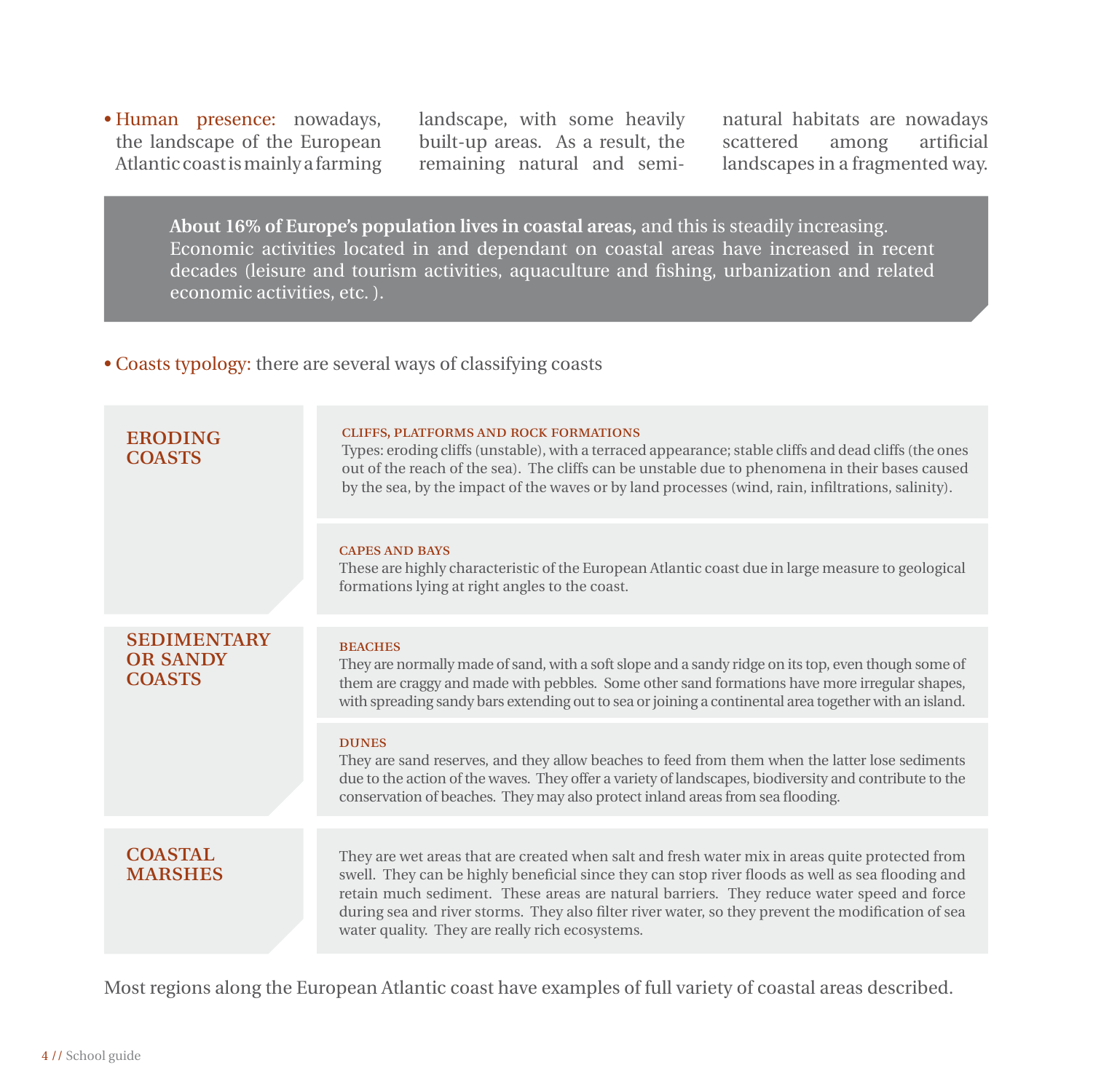



Cliffs of Moher (Ireland) Soulac, Aquitaine (France) Ramallosa (Spain)



# characteristics of your coastal area:

Consider what kind of elements there are in your coastal area, (cliffs, beaches, dunes. . . )? Take photographs of some of them and compare them with your classmates' photographs. According to the elements identified, discuss in class the typology of your coastal area.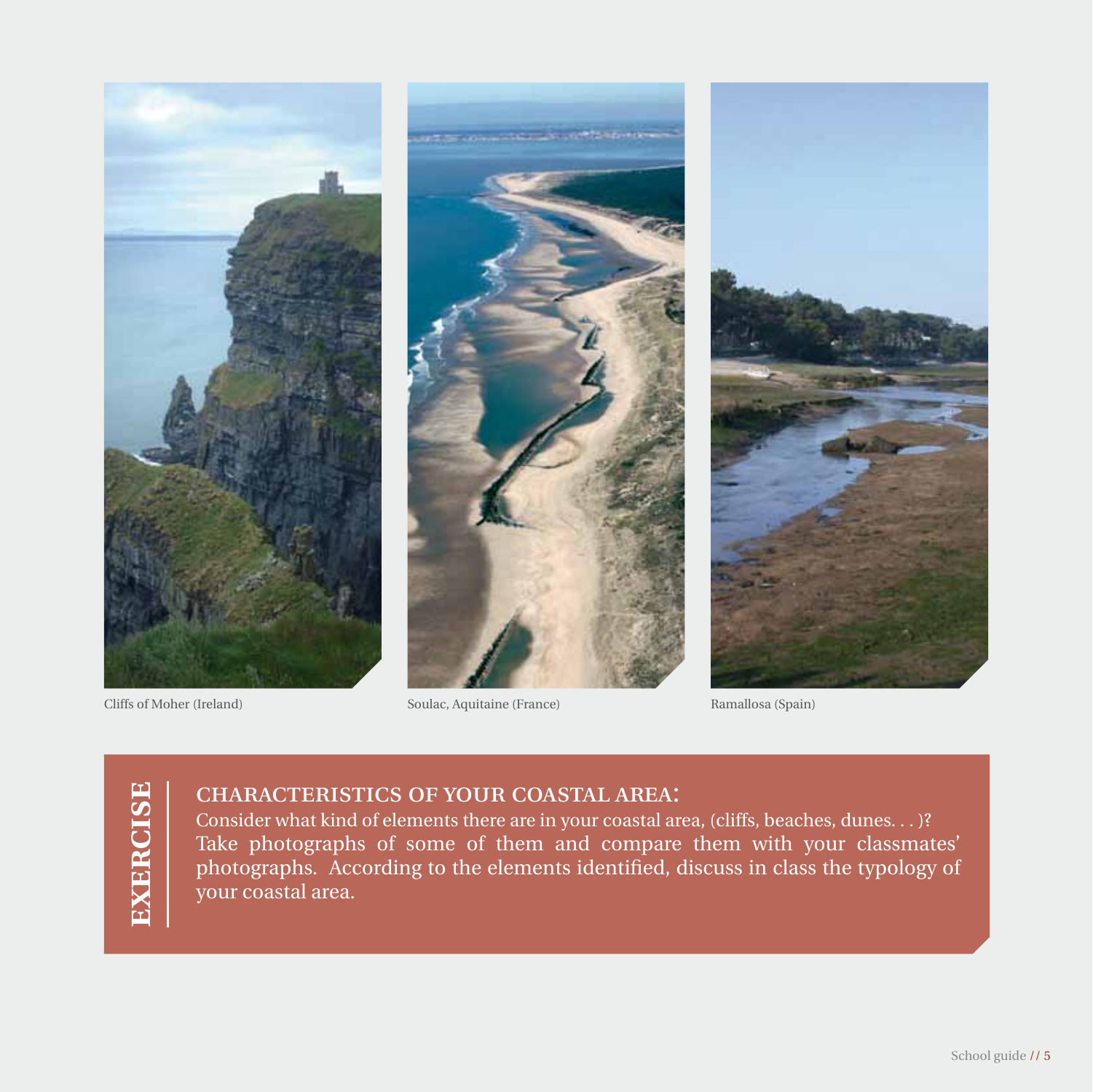# 2 - definition of coastal risks



Galicia (Spain)

The coast can be defined as the space where land and sea environments interact. This interaction takes place also in the air, inland and at the sea shore or in the seabed. The coast is also comprised of animals and plants, humans, infrastructures, goods, buildings and companies

**Coastal risk** is defined as the expected loss (of lifes, physical and economic damage, environmental degradation) that certain natural or human hazards may cause in a coastal area over a specific period. The severity of these potential risks basically depends on the stakes that can be affected, on the level of vulnerability and on exposure to the hazard.

Natural or human phenomenon that may cause a posible loss or represent a risk to people or things (see Chapter 3).

in this context, they are activities, elements or systems which generate value for a area or region (goods, economic activities, infrastructures, natural ecosystems) (see Chapter 5).

# hazards stakes vulnerability

It is the exposure level of every stake in every territory combined with the capability of the territories to cope with the hazards (see Chapter 6).

Thus, risk is the assesment of possible damages and their impacts. These risks or losses are caused by different kinds of hazards.

The stakes existing in a given

area will determine whether the above hazards may potentially represent a risk for the territory. For instance, there is no coastal risk if there is a flood plain without any buildings, as that flood does

not cause any significant negative consequence to people, activities or ecosystems, since the system is able to recover its natural state without affecting biodiversity, infrastructures, or people.

If the stakes are of a high value in a territory and if it is vulnerable to the point that it cannot cope with the hazards through its own resources, the human population have to adopt solutions in order to prevent and/ or minimize negative impacts. We all have a specific role to play in this preventative action (see Chapter 7).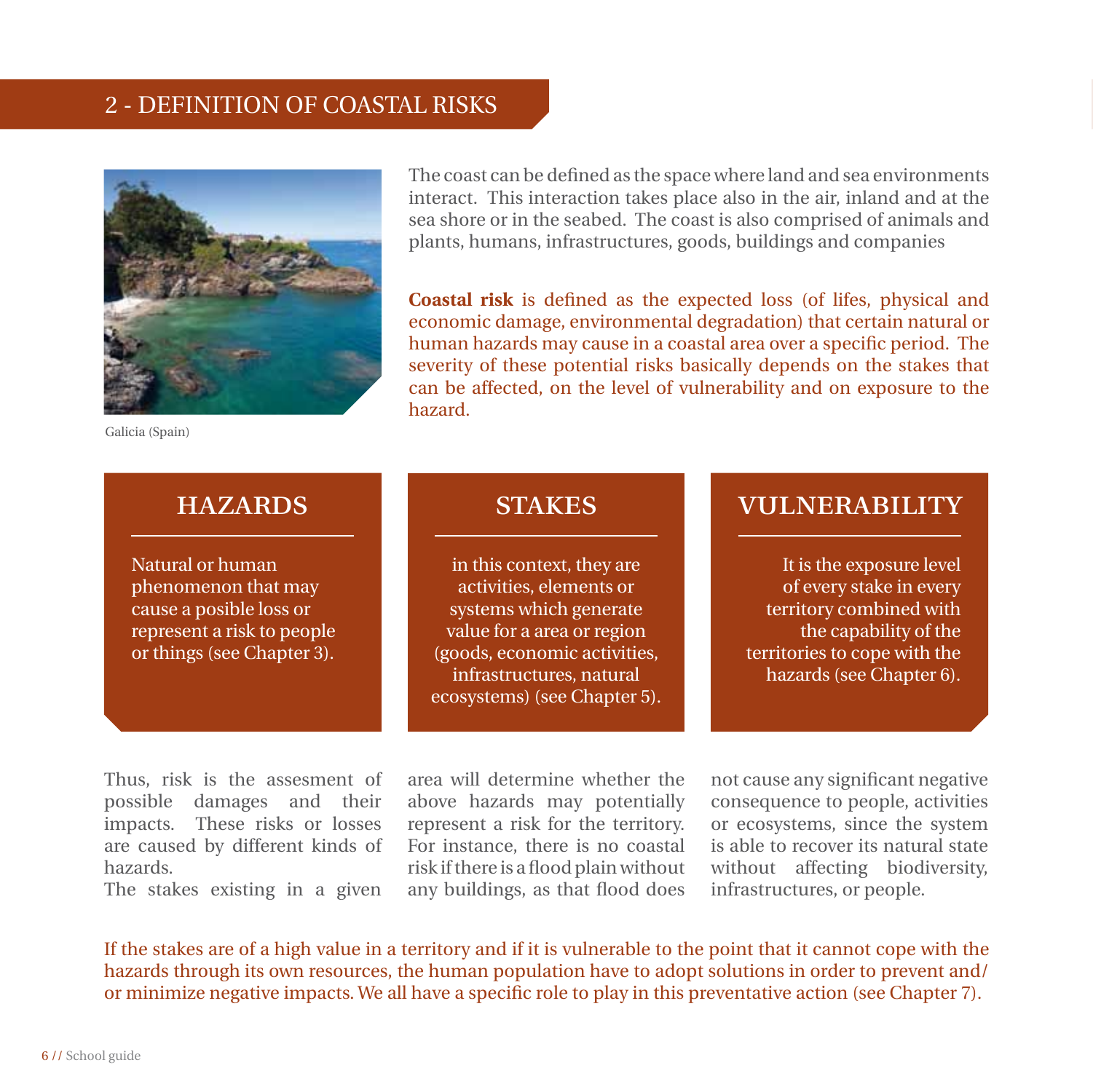# 3 - which hazards along the atlantic coast ?

### **Littoral erosion and shoreline mobility**

The main causes of naturally occurring erosion are waves and tides, as well as the strength and frequency of weather events such as storms, wind, etc. Furthermore, sea level changes that modify the area where these phenomena act, often multiply their effects.

### **Loss & transformation of beaches and dune systems**

Some dune systems balance erosive events. On the one hand, these dunes return part of the sand received during good weather conditions and on the other hand, they absorb the effect of the incident swell.

Urban development, tourism and sand extraction and dredging activities are other human causes of erosion and littoral mobility. Docks, breakwaters and some other harbour works interrupt the transportation of sediment. This creates deposit areas upstream, and areas subject to erosion downstream. It sometimes changes coastal morphology.

#### **Floods**

The main causes of floods are heavy storms. The action of storms causes a rise of sea level above normal tide level. This process, joined to the swell strength, can cause an extreme overtopping, causing the overflowing of dune chains and other coastal defences, especially when the storms occur at the same time as spring high tides.



Nemiña, Muxía, Galicia (Spain)



Gâvres area (France) (storm from year 2008)

# **Changes in water quality**

These kinds of changes range from water temperature variation, water salinity and pH changes. It is important to highlight the impacts of fertilizers, pesticides and herbicides used in agriculture on water composition. Other sources of water pollution are maritime transport, urban and industrial waste disposal, discharges of ballast water and the introduction of marine pests.

#### **Watercourse change**

Water courses are the main source of sediment supply for the coast, where the littoral currents distribute them. That means that any change in rivers or in their recipient basins can cause modifications in the amount of supplies.

Basin deforestation and clearing for agricultural purposes speed up soil erosion, and the resultant products are carried towards the coast.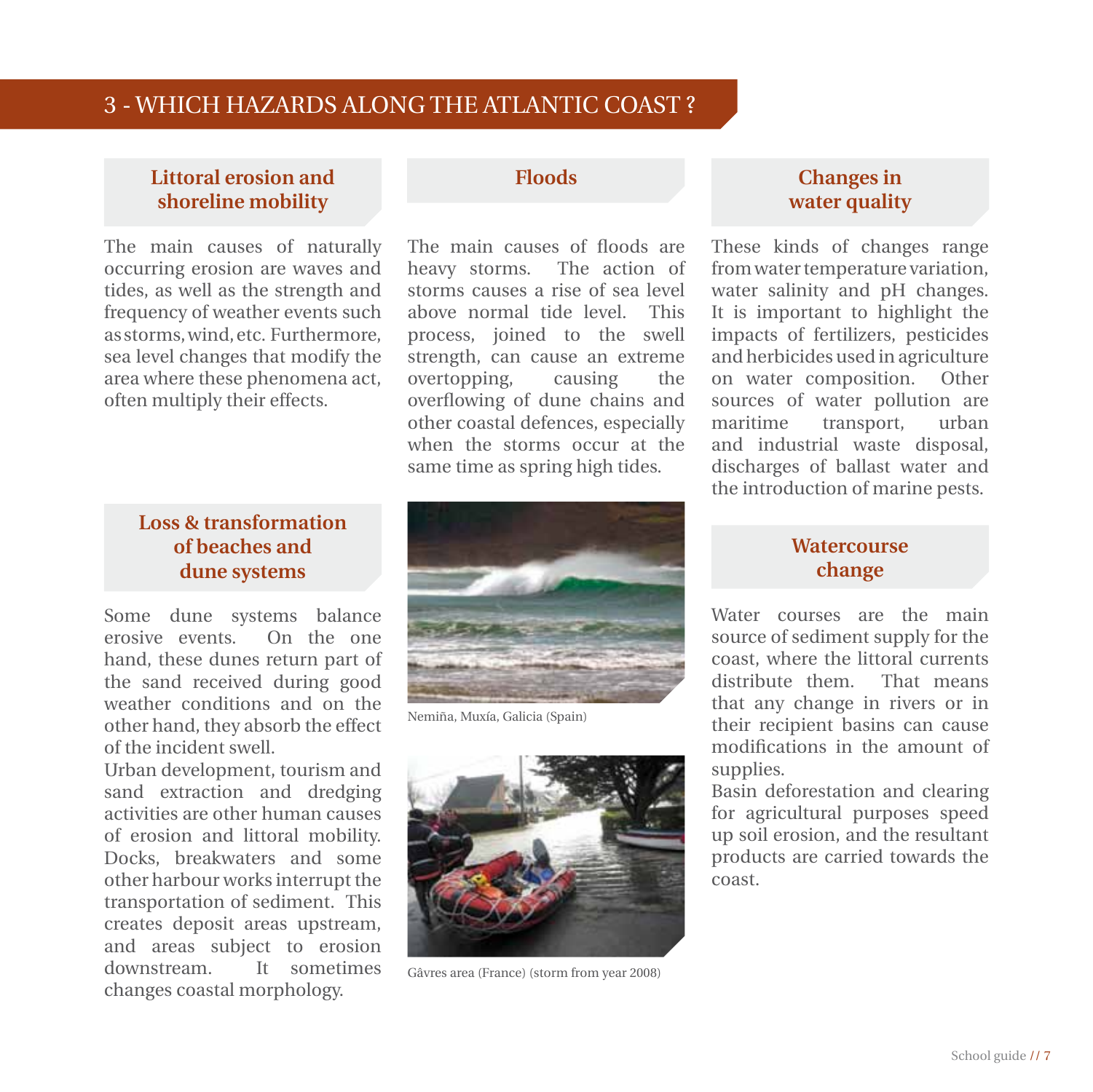### **Strong winds and storms**

Coastal infrastructures are more exposed to strong winds due to their location. Those are some factors to take into account when laying down building regulations for street furniture or designing warning systems for extreme events. In Ireland, for instance, this hazard may be particularly serious along exposed coasts.

# **Pollution from industrial activities and urban waste disposal**

Pollution from industrial and urban activities, agricultural and forest pollution and recklessness with the urban waste are also responsible for coastal pollution. as well as pollution of water (pH, salinity…), where many different species of flora and fauna live.

# **Pollution from accidents**

Concentration of activity along the coast or offshore makes it necessary to evaluate and guard against risks due to accidents and their possible consequences (For instance, the sinking of the oil tanker Prestige (2002) along the Galician coast, or the sinking of the Erika in Brittany (1999)).

# Climate Change

The climate has always changed and so has ecosystems. However, human activities have accelerated this change primarily through atmospheric pollution.

The most important consequences of climate change are sea level rise,

and water and atmospheric temperature rises. These phenomena could also cause indirect changes in currents, water composition, erosion, wind and storm strength and frequency. Climate change is thus likely to have an impact on many coastal risks.



Saint Jean de Luz, Aquitaine (France)

In any case, all the hazards that have been described have very different impacts depending on the stakes existing in the territory (see Chapter 5) and on

the vulnerability of each territory (see Chapter 6). Damage can be reduced and the recovery can be faster and more complete with appropriate management strategies in each territory. To do this, it is necessary to know the sensitivity and natural recovery capability of each kind of coastal zone.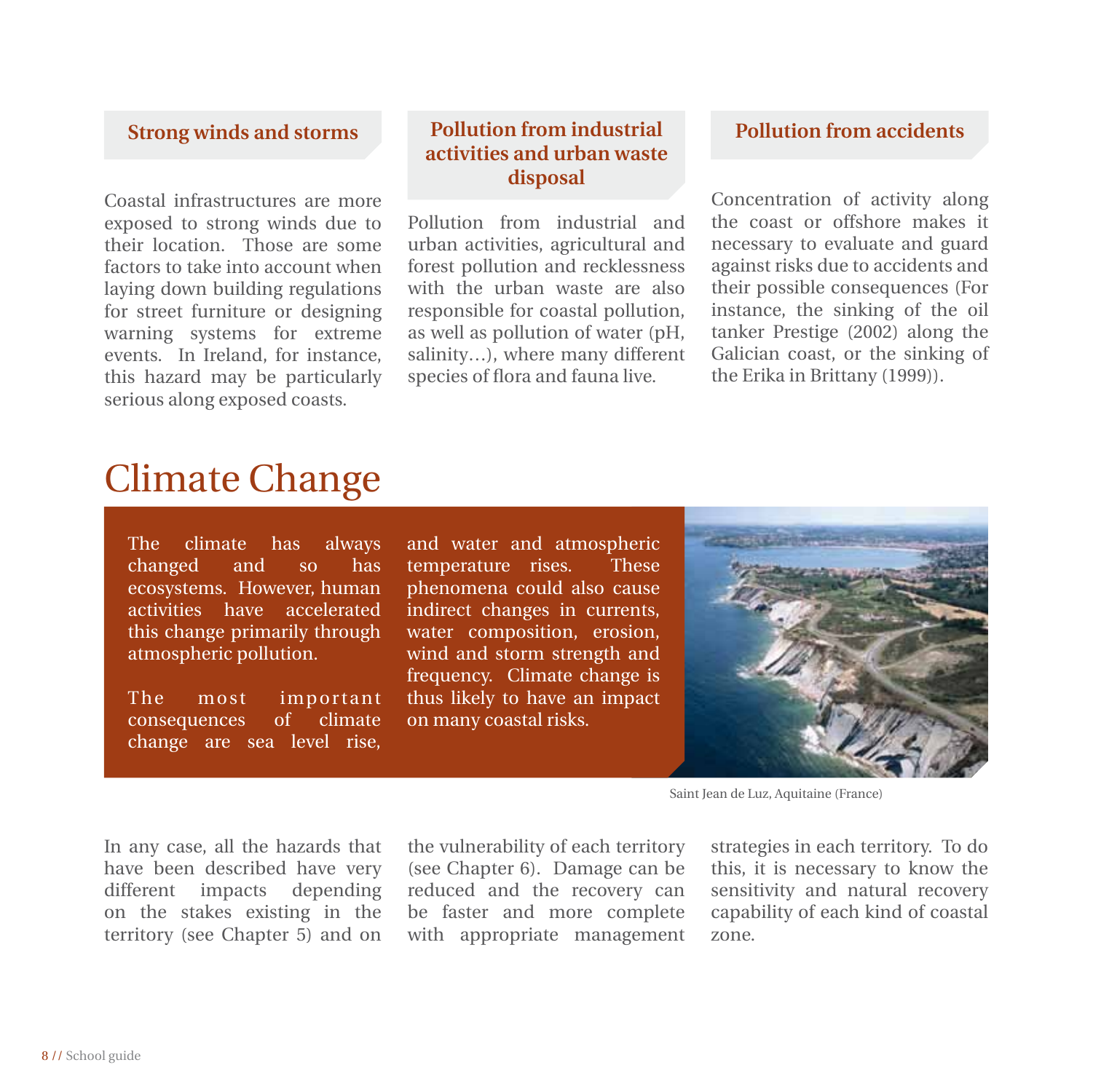# 4 - sensitivity of our coastal areas

Sensitivity is the way the coast reacts to events, depending on their typology. If there is a negative transformation (resource loss, hazards to people and other living creatures…), after an event and protection measures have not been set up

building of infrastructures that isolate interdependent system elements can be a problem that increases risks for these natural

In the case of dunes, there is a continuous exchange between dunes and underwater areas, so a change in one of them may affect

phenomena.

the other one.

and the system is not be able to recover from the negative impact, then we are facing a risk.

#### **Sandy coast sensitivity**

Beach outlines vary due to seasons, wave direction, wave type, winds or sediment supply. Beaches lose and receive sediments from offshore sea bottoms and other beaches, so any change affecting any of them or the transportation channel can cause sudden changes in beach morphology. Also, the





### **Rocky coast sensitivity**

Rocky coasts are unstable due to the interaction of different factors. Sea processes at the cliff bottom cause its erosion. If there is a sea level rise, there will be an increase in its reach (height). This erosion can also cause other phenomena, such as landslides or slope decrease.

This kind of erosion increases due to human causes: urban development at the top of the cliff or construction of communication routes creates alterations in water seepage to the subsoil. Pebble extraction at the cliff bottom also leaves it unprotected against the waves' impacts.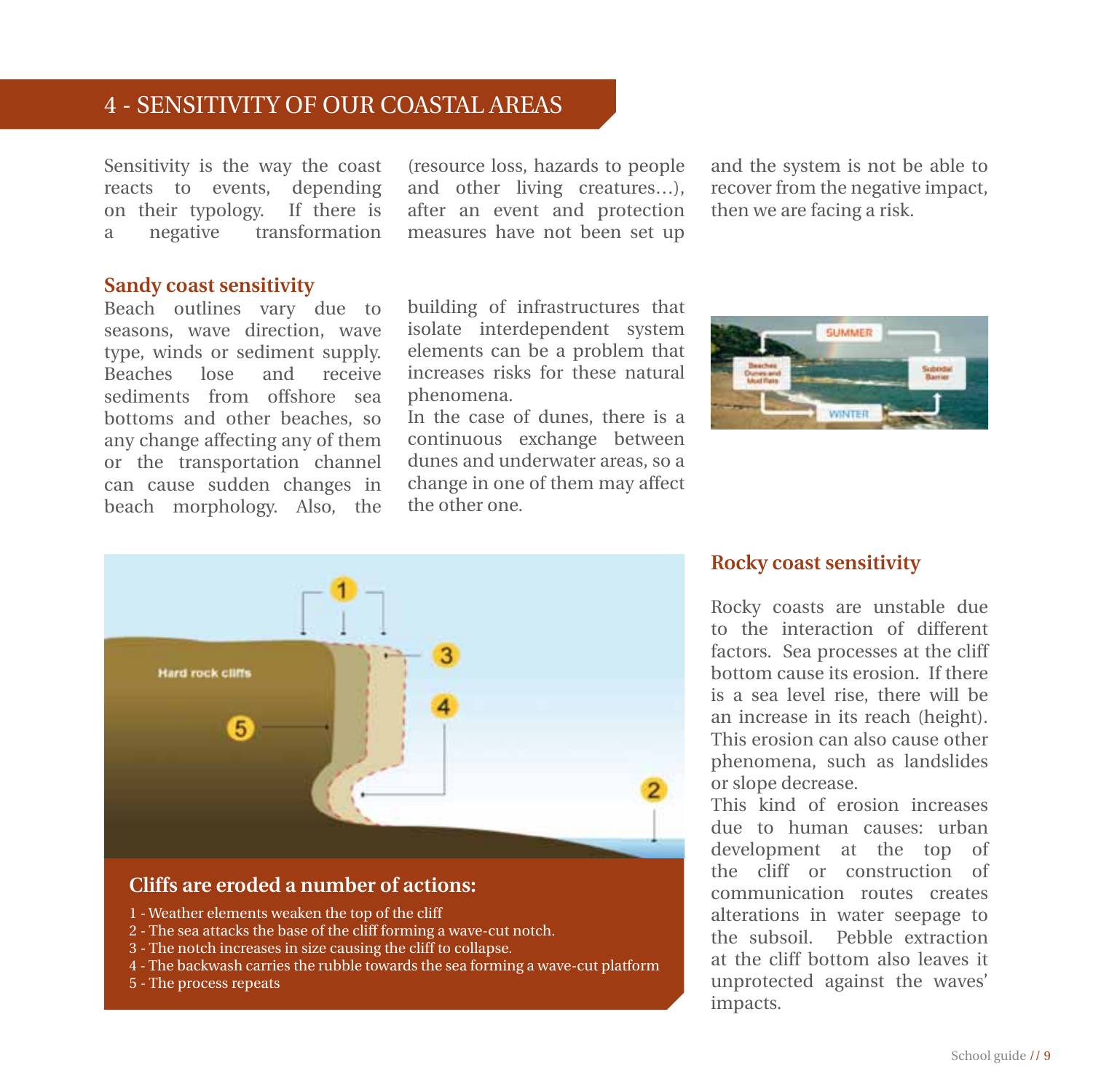#### **Coastal marshes and estuaries sensitivity**

Marshes are flat areas protected<br>from waves Some areas from wayes have vegetation cover, mainly herbaceous vegetation, and some other areas are comprised of sediments transported by

rivers and tides. One of the main characteristics of coastal marshes is the change in its hydrological component, from sea water to fresh water depending on tides and on the prevailing hydrological

regime. Marshes are essential ecosystems to preserve the life cycle of many kinds of fishes, amphibians, birds and insects.



Morphology of a coastal marsh in a temperate climate zone

Impacts to these areas can come from far inland, since they are very much affected by hydrography, precipitation and composition of the sediments swept away by rivers. These sediments can contain agricultural products (fertilizers, pesticides), waste (spills or untreated water), or soil elements from forest areas (deforestation increases erosion and the amount of sediments).

Throughout the years, many docks or canals have been built for security reasons (flood hazard) or economic interests (reclamation of lands for agricultural or urban purposes). These policies should be questioned and discussed. Water movement restriction impedes the natural flooding of these areas by the tide, and changes biological cycles. It can also modify the sediment

transportation rhythm, and it may aggravate the risks it tries to prevent (floods). It is essential to decrease coastal risks such as erosion, floods and pollution in order to preserve coastal marshes. At the same time, preserving coastal marshes may support the defense against flood hazards, and protect inland areas.



#### some risks of natural origin may be aggravated by climate change.

#### other factors that can increase the risks are linked to human activities

like urban planning, activities being developed too near the coast, coastal resources exploitation and coastal infrastructures.

Arcachon Delta, Aquitaine (France)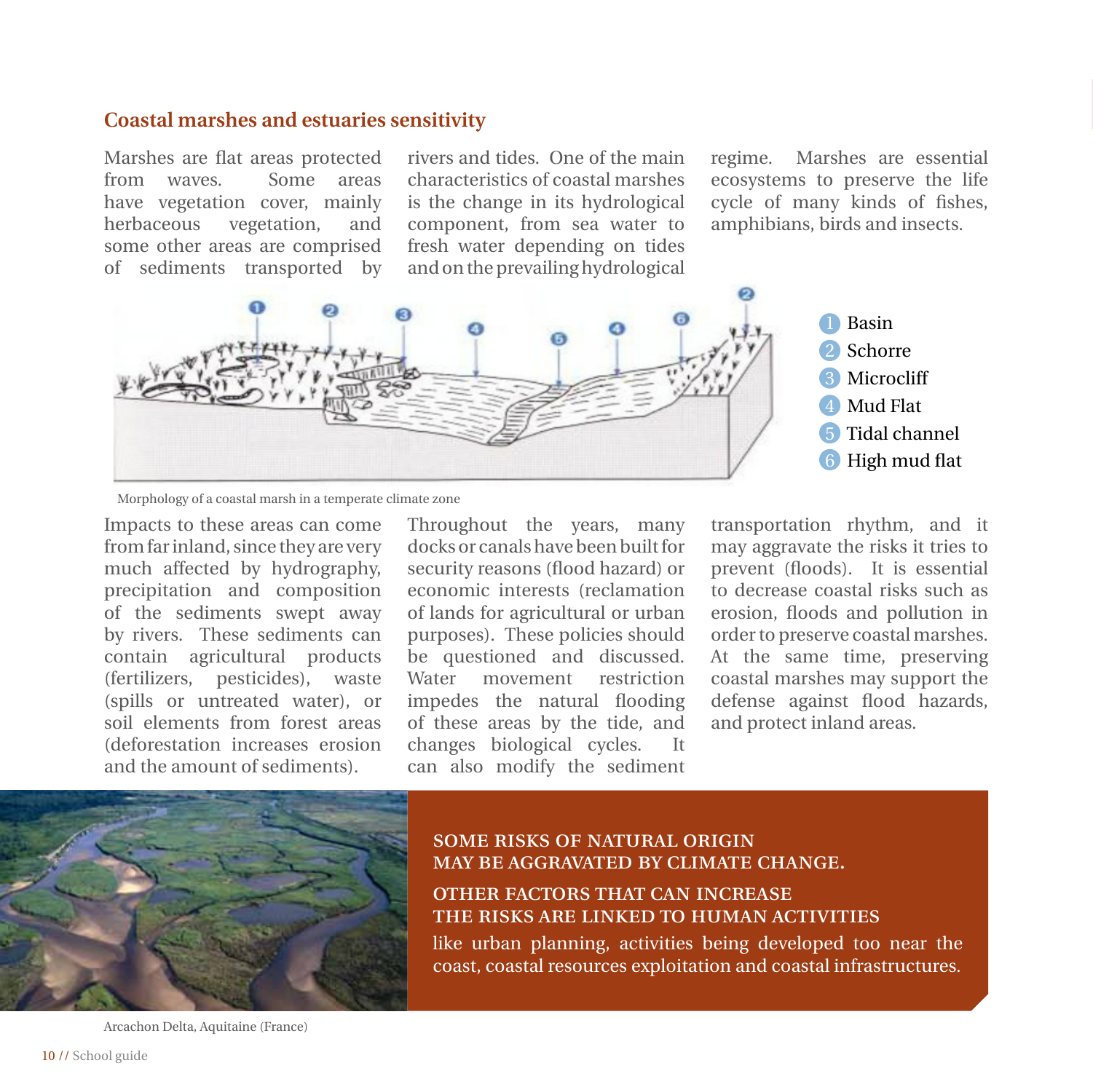# 5 - exposure of goods and stakes to risk

As introduced in the Chapter 2, the stakes existing in an area (goods, economic activities, infrastructures, natural ecosystems, etc. ) will determine whether the hazards considered above may potentially generate a risk for a territory. There are different kinds of goods and stakes. Some of them can receive a direct or short-term impact, and some others can receive a long-term impact from coastal risks:

- The stakes exposed to risk at the present time in an area should be analyzed in order to take appropriate measures, such as prevention, security, hazard warning, access or circulation restrictions…
- Work should be done in order to avoid future exposure of stakes to risk as far as possible. To do this, the areas to be built up should be carefully studied, by considering the risks to which they are exposed.

# Impacts of natural risks and risks of human origin

| <b>HUMAN</b><br><b>SYSTEM</b>   | • Impact on security of human beings and their belongings.<br>• Impact on leisure and tourism activities<br>(water activities, littoral routes and paths, beach disappearance)<br>• Impact on aquaculture and inshore fishing, on its development,<br>security and sustainability.<br>• Impact on agriculture/forestry.<br>• Impact on built-up areas, hazards for people, goods and<br>infrastructures. |
|---------------------------------|----------------------------------------------------------------------------------------------------------------------------------------------------------------------------------------------------------------------------------------------------------------------------------------------------------------------------------------------------------------------------------------------------------|
| <b>NATURAL</b><br><b>SYSTEM</b> | • Retreat of the sandy line and the rocky coast.<br>• Impacts on swamps, disappearance orpollution of marshes<br>and the species living in them.<br>• Cliff instability.<br>• Modification of dunes and the ecosystem they sustain.<br>• Beach retreat.<br>• Impact on habitats and natural species.                                                                                                     |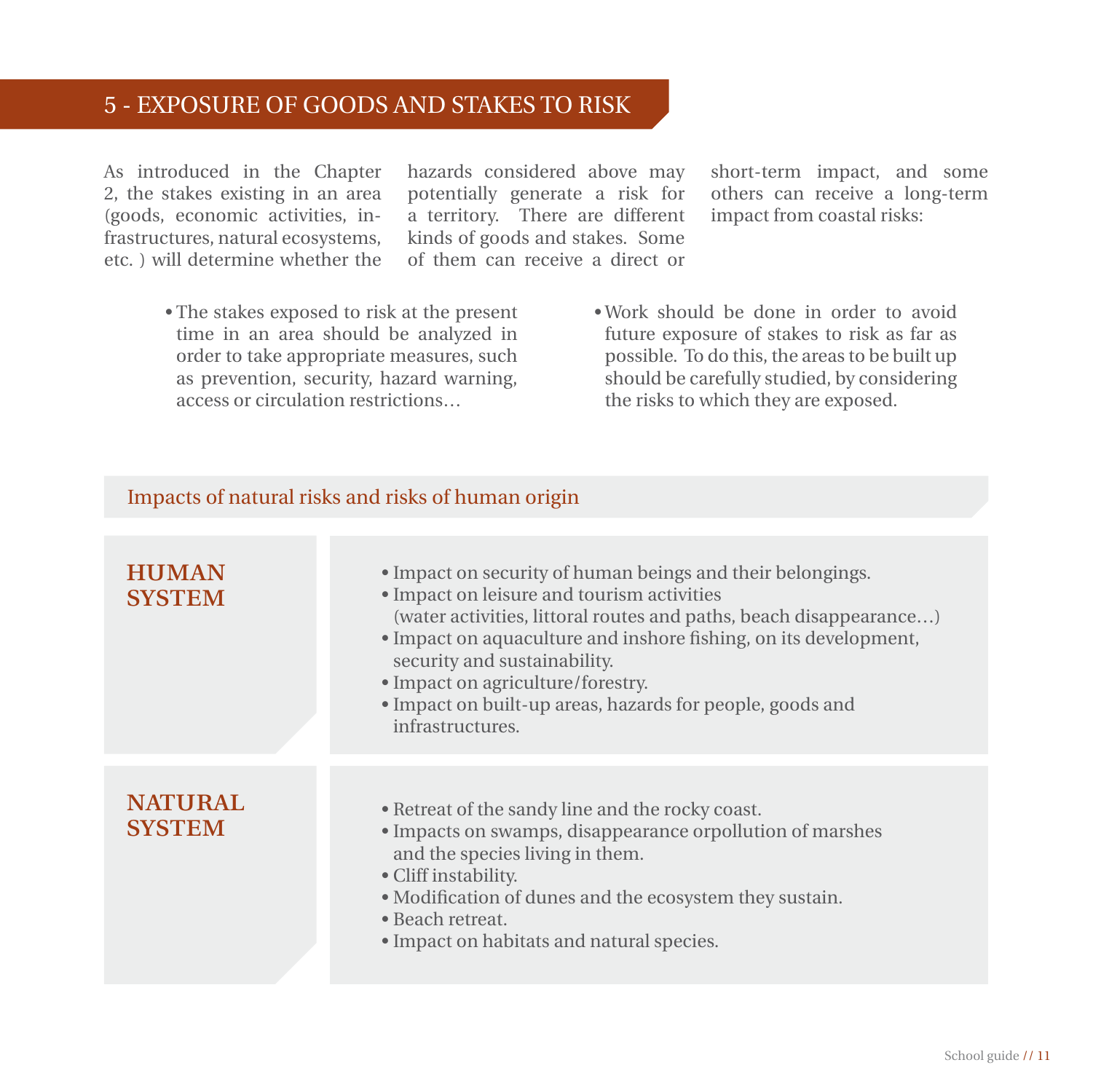Trends in human activities constituting high stakes that need to be taken into consideration and are likely to affect coastal risks at a global level include:

More **human activities** such as urbanization and littoralization. There are also more risk activities in the sea that can result in spills and pollution. These trends are not likely to stop or decrease significantly in the near future and may raise pressure on the coast, worsening coastal risks.

**Leisure and massive tourism activities**, together with the creation of new infrastructures, urbanization by the shoreline, artificial infrastructures.



Rocky coast (France)

**Ecosystems and natural environment:** these stakes are increasingly taken into consideration in policies but their exposure to coastal risks doesn't look likely to decrease into the future.

Excessive **exploitation of water resources:** regarding fishing, aquaculture and mineral resources.



#### stakes in your coastal area:

Can you describe the most important stakes in your local coastal area? Which economic activities may be impacted by water quality changes (i. e. fisheries, aquaculture, tourism) or shoreline mobility (*i.e.* urban areas)?

Are there constructions near the coast that may be damaged by huge storms or flooding? What about natural systems? Are dunes, cliffs, sandy coasts, marshes threatened by erosion or shoreline mobility? By human constructions (e. g. by preventing sediments to reach beaches)?

Bidart, St Jean-de-Luz (France)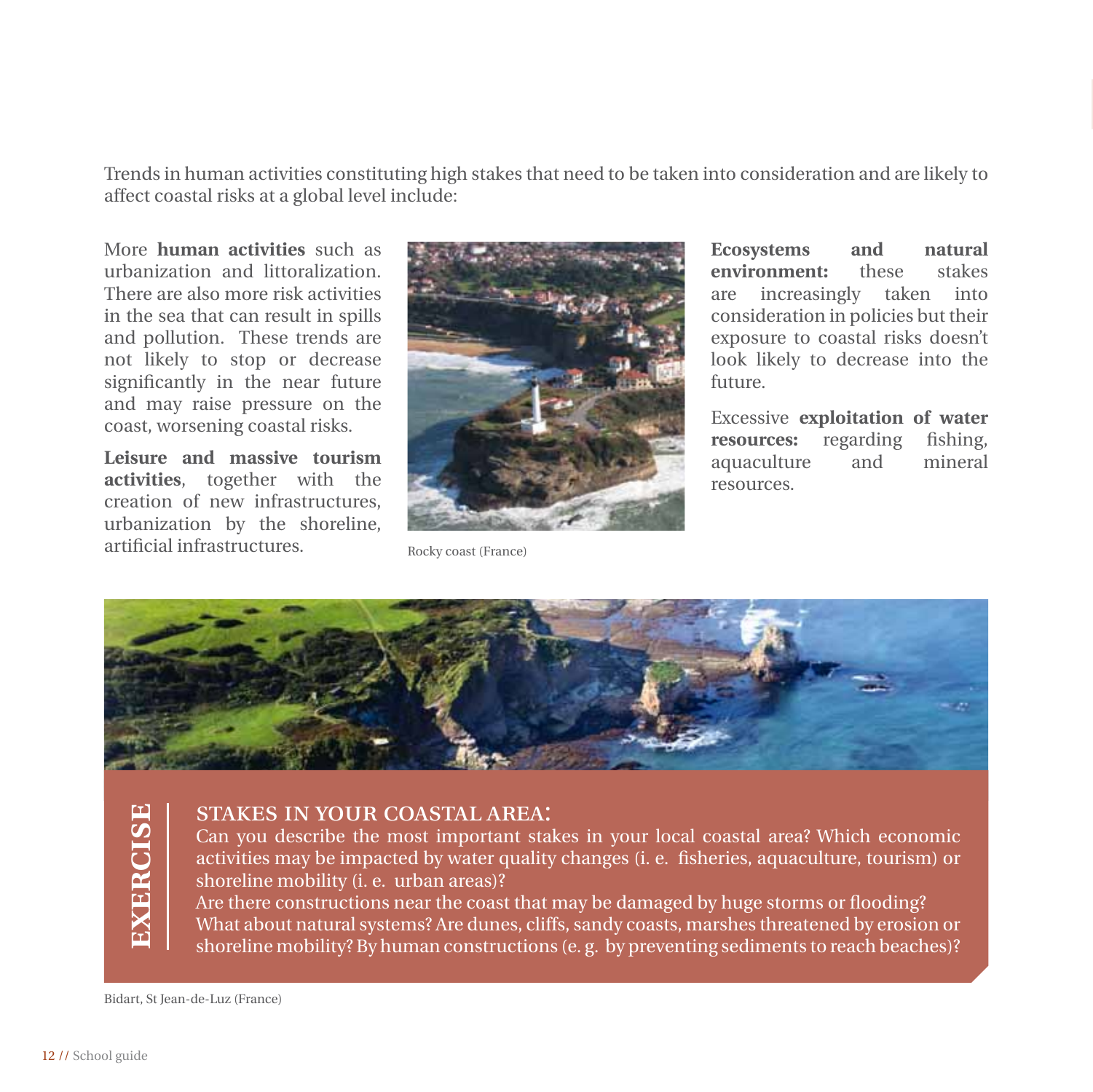# 6 - natural resilience and recovery capacity

A phenomenon or hazard becomes a risk if it occurs in a vulnerable territory. For instance, a hazard such as heavy rains will cause flood risk if the territory is

built-up wrongly, if there are not enough channels and sediment is blocking water courses. Another example is the circulation of vessels with dangerous goods

(hazard) together with a lack of measures against pollution, ports of refuge or inspections (vulnerability).

#### vulnerability

is defined as the sensitivity of a population, system or place to damages due to hazard exposure. Vulnerability is directly defined by the capability to respond and recover from disasters and hazards.

#### **RESILIENCE**

is the capability of a system or society exposed to hazards to resist them, absorb them, accommodate to them and recover from the effects of hazards in efficient time and ways.



Arguin, Cap Ferret, Aquitaine (France)

In some cases, nature can protect itself. Each coastal typology features different characteristics and natural recovery capability. The natural coastal infrastructures put the focus on the defense capacity offered by certain coastal areas against erosion, flooding, storms. Preserving these areas can serve

a useful purpose in itself, but is also a strategy to preserve other environments.

*Example: coastal marshes are able to protect inland areas from huge flooding, by partly absorbing sea water and mixing it with river water, and by reducing water flows.* 

Depending on the vulnerability of the territory, the human community may have to take action and implement prevention or other management measures. Some of these are described in the next chapter.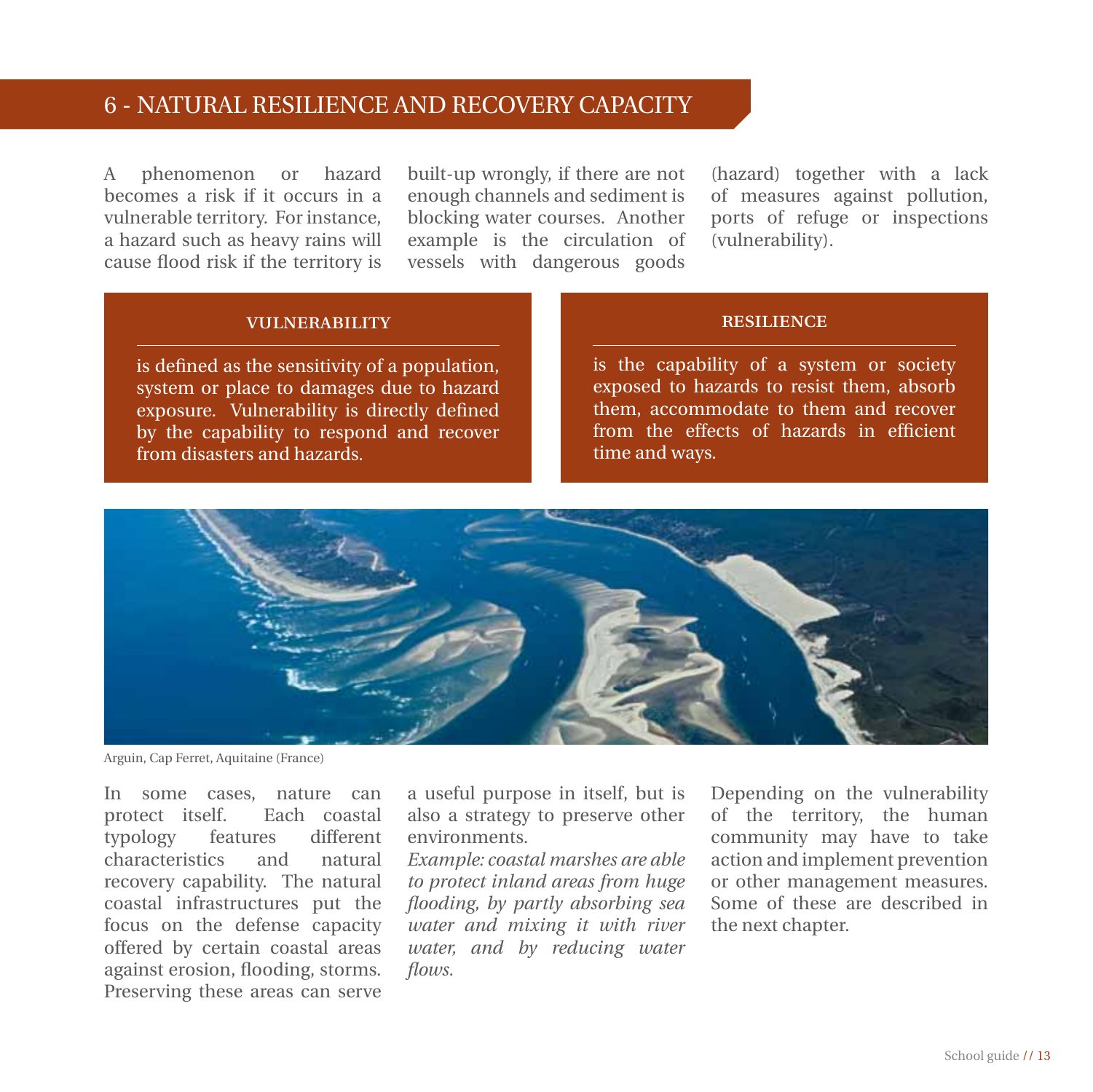# 7 - human action to mitigate erosion and shoreline mobility

Different strategies can be adopted in confronting coastal risks such as erosion and flooding. They are summarized as four broad types:

#### No intervention

if the exposed stakes do not justify intervention, or if there are no exposed stakes, the natural tendency is allowed to continue, and anthropogenic interventions are limited. this is the best solution in cases where erosion poses no significant risk.

#### Strategic retreat

is appropriate if the value of the stakes or the cost of their protection does not justify intervention, or if protection measures would not guarantee<br>security, evacuation can be evacuation can be permanent or reversible.

#### Limited intervention

if there is a need for intervention, but stakes are not exposed to high risk, this intervention may be confined to soft solutions.

#### Hold the shoreline

if there are big stakes, those areas should be protected by soft or hard techniques, as appropriate.

# The difference between «soft» and «hard» solutions

#### Hard solutions:

These kinds of interventions (docks, breakwaters, barriers, channels…) basically work by establishing and protecting a shoreline. Those solutions, however, have some negative impacts in the medium-term. They modify environmental dynamics, are normally very expensive, and may damage ecosystems and worsen erosion. Furthermore, these solutions do not guarantee complete protection of the population against erosion and flood risks in the case of heavy storms. Sometimes, however, hard solutions are the only appropriate measure to protect human constructions.



North Portugal



Larmor Plage, Brittany (France)

# **exercise**

#### solutions in your coastal area:

Can you give examples of soft and/or hard solutions existing along your coast?

#### Soft solutions:

They may be regarded as «working with the environment», and can be integrated in littoral natural dynamics and shoreline mobility: refilling beaches with sediment, reforesting or restoring vegetation where it has disappeared, etc. These kinds of intervention have a limited lifespan and are reversible.

It is important to bear in mind that, every time these interventions are made, the surrounding environment is affected. They can cause modifications in sediment balance, circulation restrictions, biodiversity reductions, and cause traffic problems to increase.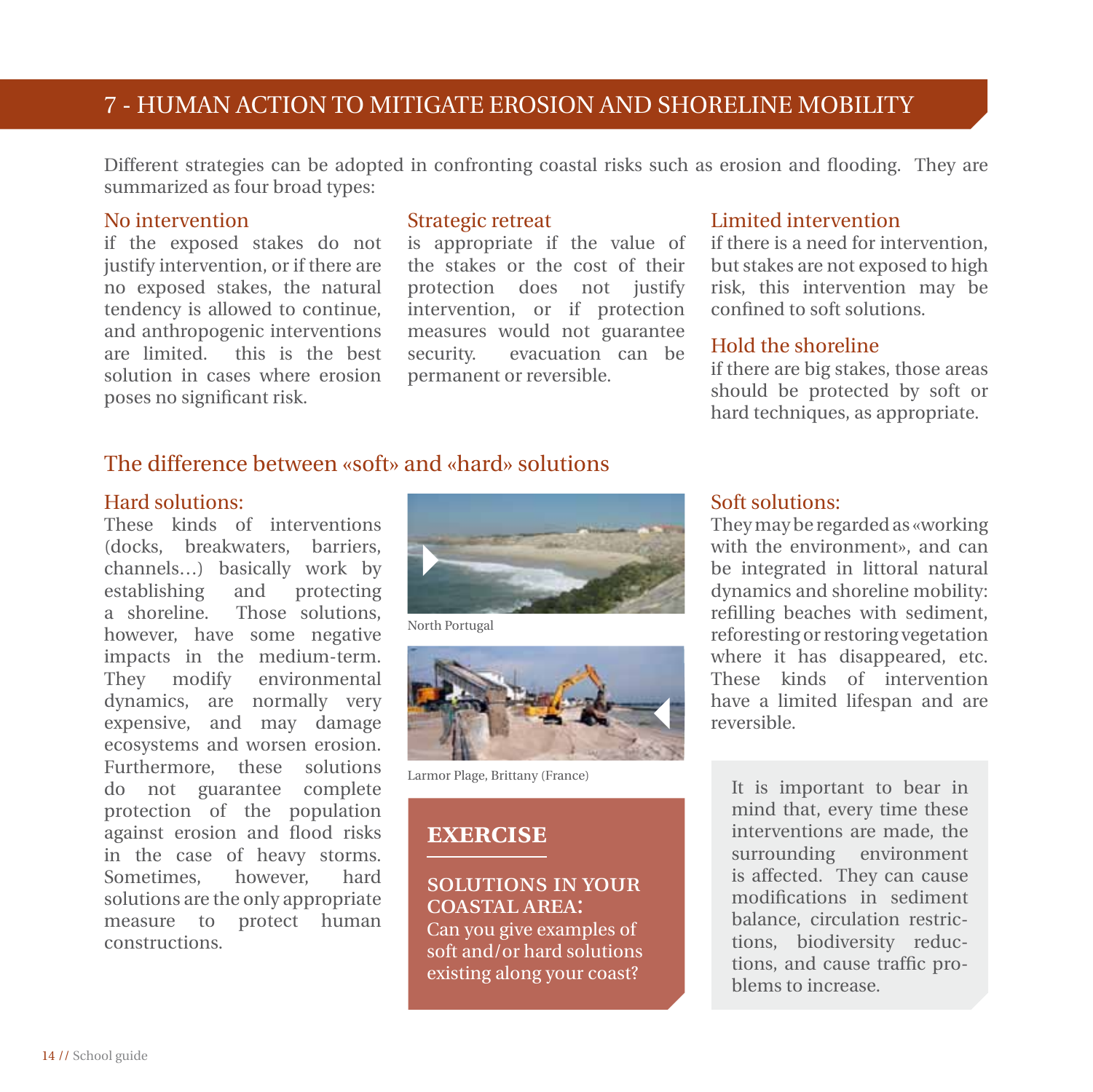# The administration is in charge of:

- Delimitation of the use of the land in the coast when planning infrastructure, urbanism and economic activities.
- Ensuring appropriate waste treatment, checking, sanctioning and improving risky activities (industry and agricultural activities, leisure and tourism activities, etc.)
- The establishment of emergency plans and infrastructures in

#### The scientific community must:

- Design tracking systems and systematic data gathering about the evolution of coastal risks and the degree of damage in different areas.
- Map coastal vulnerability to rising sea levels against different scenarios of climate change.

Citizens must:

- Put pressure on politicians and public representatives to make the protection of coastal risks a priority.
- Obey authorities when they notify dangerous situations.

case of extreme and dangerous phenomena for the population and the ecosystems.

- Undertaking studies and monitoring that can establish the vulnerability level of each area.
- The promotion of a wider knowledge about coastal risks, dissemination of information. sharing experiences and good practices.
- Evaluate the adaptation options to factors related to coastal stability.
- Share their conclusions with the relevant authorities in order to help when taking prevention measures.

#### And you, what can your role be in this prevention of coastal risks?

- 1 Become better informed about your environment and the dynamics of local ecosystems and how to respect them, as well as activities that can damage them.
- 2 Respect rules and any restrictions on movements along the shoreline.
- Do not alter natural systems: 3 never remove or harm materials, animals or plants.
- 4 Be aware about sources of risk. Be aware about sources of risk.
- aware of extreme weather events and follow the instructions of relevant authorities during such events. 5
- Keep an eye out and report to the authorities any activities and property that could be at risk.

# **exercise**

Make a list and discuss in class the solutions to various coastal risks.